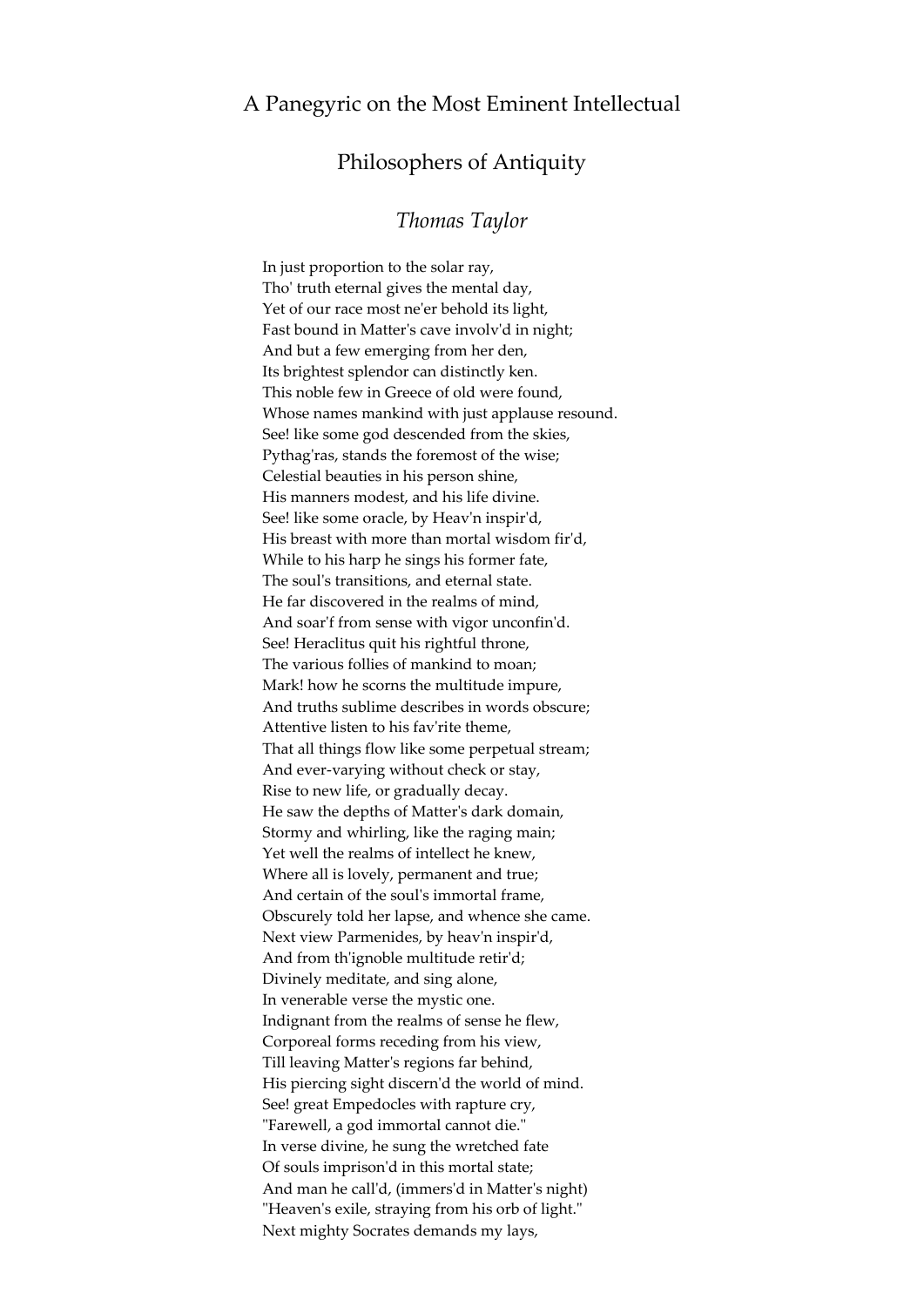Whose life and doctrines claim unbounded praise. He to the theory of the realms of mind, All his researches and his views confin'd; And in the world's artificer divine Saw the fair series of ideas shine In depths immense of all-prolific light, Forever vig'rous and forever bright. See! Plato next in rank of wisdom stand, Whose godlike works unbounded praise demand; Who rose sublime to Truth's immortal plain, And scorn'd dull Body, and her dark domain. To good itself he soar'd with eager flight, Till boundless beauty met his piercing sight. See him with elegance sublime, unfold Whate'er was known to men divine of old; Yet but a few the secret sense can find, And wond'rous depth of his capacious mind. Next Aristotle claims our just applause, Who thought itself confin'd by logic laws; By gradual steps who teaches how to soar, And the bright world of intellect explore. Whose piercing genius with Lyncean view, Look'd all the ample realms of Science thro', Saw to what dazzling summits<sup>1</sup> they extend, And what the darksome barrier<sup>2</sup> where they end. To these philosophers succeed a race Of glorious souls adorn'd with ev'ry grace; All men divine, of ancient Wisdom's train, And justly call'd by some a golden chain. See! as the leader of the noble band, The greatly-wise and good Plotinus stand. Genius sublime! whilst bound in mortal ties, Thy soul had frequent commerce with the skies; And oft you loosen'd the lethargic folds By which th' indignant mind dark matter holds. What depth of thought, what energy is thine! What rays of intellect in ev'ry line! The more we fathom thy exalted mind, A stronger light, a greater depth we find. Thee too! blest Porphyry! my muse shall sing, Since from the great Plotinus' school you spring; What holy thoughts thy sacred books contain! What stores of wisdom from thy works we gain! Urg'd on by thee, we learn from sense to rise, To break its fetters, and its charms despise. Nor shall my muse the just applause decline, Due to Iamblichus, surnam'd divine;

2

 $\frac{1}{1}$  viz. The divine causes and principles of things which Aristotle calls "things naturally the most bright and manifest to all." And Theophrastus, in the fragment of his Metaphysics, calls them summits.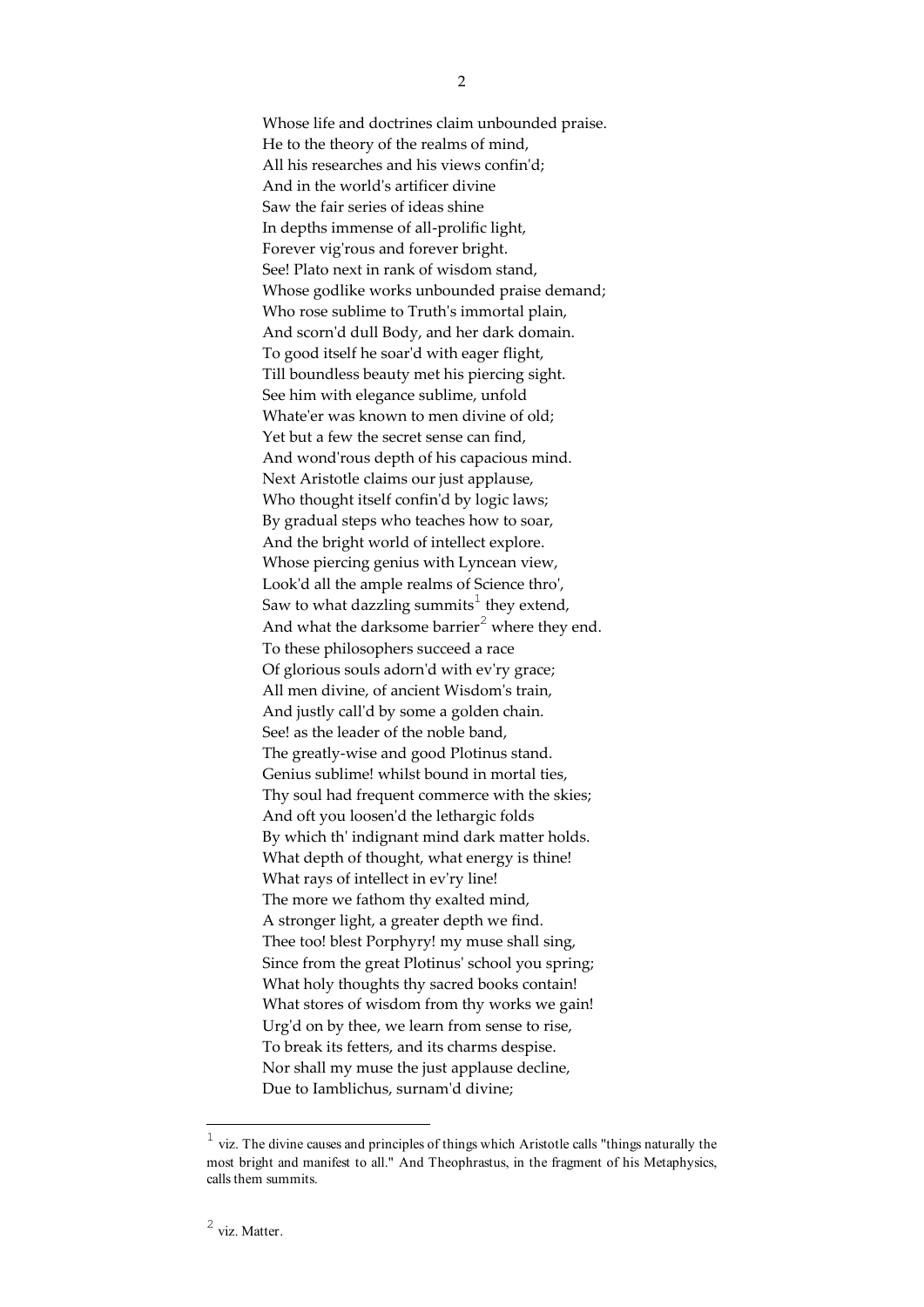Who pierc'd the veil which hid in dark disguise Wisdom's deep mysteries from mortal eyes. Whose godlike soul an ample mirror seems, Strongly reflecting mind's unclouded beams; Or like some sphere capacious, polish'd bright, Throughout diaphanous and full of light. Great Syrianus next, O muse, resound, For depth and subtilty of thought renown'd. Genius acute! th'exalted task was thine The concord to display of men divine. And what in fable was by them conceal'd, Thy piercing mind perspicuously reveal'd. But greatly eminent above the rest, Proclus, the Coryphæus, stands confest.

The probable dates philosophers of the above panegyric

## **BCE**

580-500 Pythagoras 535-475 Heraclitus 515-440 Parmenides 490-430 Empedocles 469-399 Socrates 428-348 Plato 384-322 Aristotle

## $C.E$

204-270 Plotinus 234-305 Porphyry 245-325 Iamblichus 370-445? Syrianus 412-485 Proclus